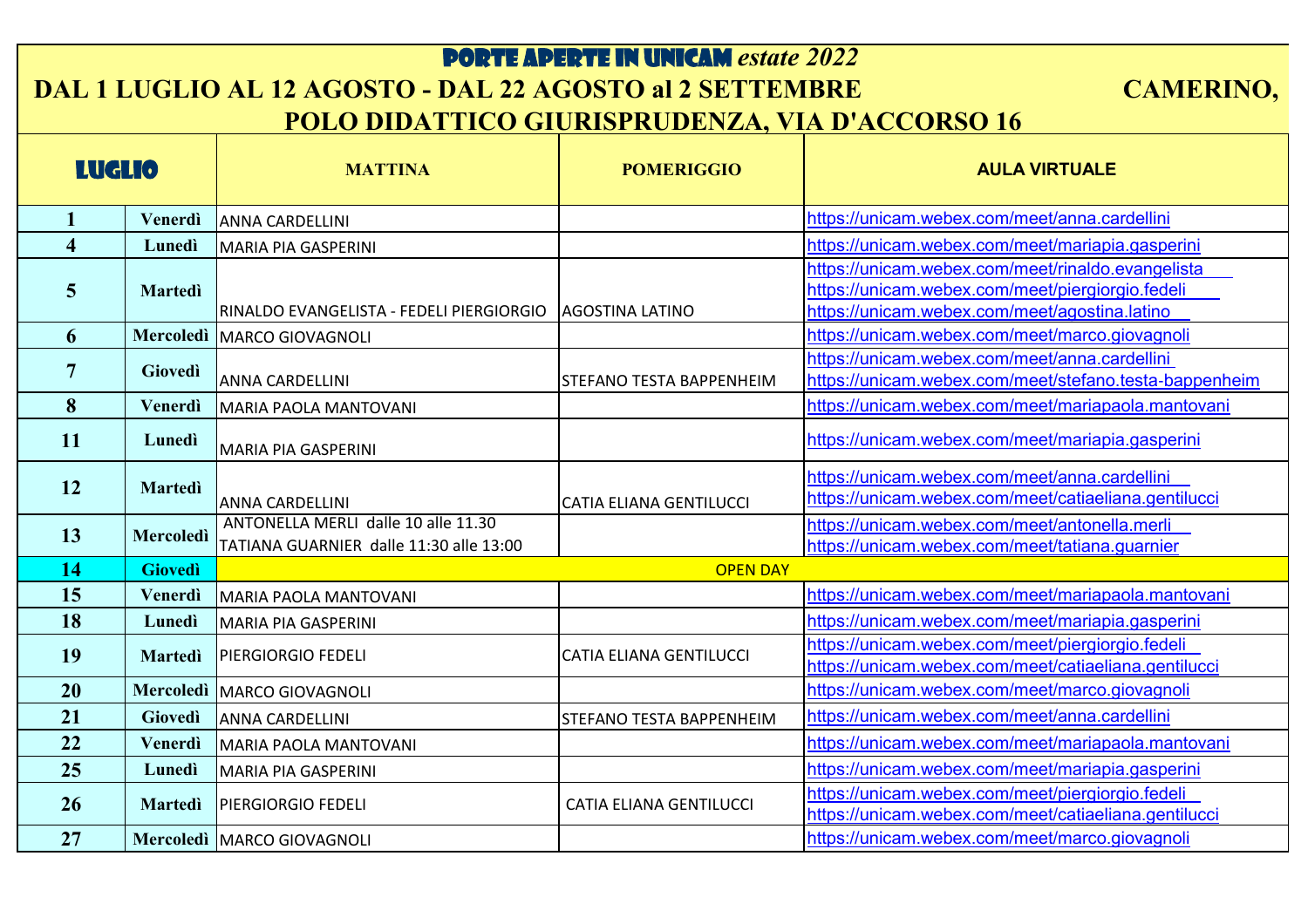| 28        | Giovedi                   | <b>ANNA CARDELLINI</b> | <b>TESTA BAPPENHEIM</b><br>-FANO<br>ISTI | ardellin<br>yanr<br>ne.<br>ippenhein<br><b>MADAY</b>                     |
|-----------|---------------------------|------------------------|------------------------------------------|--------------------------------------------------------------------------|
| 20<br>- 2 | $\mathbf{r}$<br>√enerdì ∣ | MARIA PAOLA MANTOVANI  |                                          | ∵com/meet/mariapaola.mantovan.<br>$\mathcal{L}$<br>//unicam<br>` Webex.⊾ |

| <b>AGOSTO</b>  |                | <b>MATTINA</b>                 | <b>POMERIGGIO</b>              | <b>AULA VIRTUALE</b>                                                                                     |
|----------------|----------------|--------------------------------|--------------------------------|----------------------------------------------------------------------------------------------------------|
|                | Lunedì         | STEFANO TESTA BAPPENHEIM       |                                | https://unicam.webex.com/meet/stefano.testa-bappenheim                                                   |
| $\overline{2}$ | <b>Martedi</b> | <b>PIERGIORGIO FEDELI</b>      | <b>CATIA ELIANA GENTILUCCI</b> | https://unicam.webex.com/meet/piergiorgio.fedeli<br>https://unicam.webex.com/meet/catiaeliana.gentilucci |
| 3 <sup>1</sup> |                | Mercoledì   MARCO GIOVAGNOLI   |                                | https://unicam.webex.com/meet/marco.giovagnoli                                                           |
| 4              | Giovedì        | <b>ANNA CARDELLINI</b>         | STEFANO TESTA BAPPENHEIM       | https://unicam.webex.com/meet/anna.cardellini<br>https://unicam.webex.com/meet/stefano.testa-bappenheim  |
| 5              | Venerdì        | <b>CATIA ELIANA GENTILUCCI</b> |                                | https://unicam.webex.com/meet/catiaeliana.gentilucci                                                     |
| 8              | Lunedì         | <b>ANNA CARDELLINI</b>         |                                | https://unicam.webex.com/meet/anna.cardellini                                                            |
| 9              | <b>Martedì</b> | <b>ANNA CARDELLINI</b>         | <b>CATIA ELIANA GENTILUCCI</b> | https://unicam.webex.com/meet/anna.cardellini                                                            |
| 10             | Mercoledì      | MARCO GIOVAGNOLI               |                                | https://unicam.webex.com/meet/marco.giovagnoli                                                           |
| 11             | Giovedì        | <b>ANNA CARDELLINI</b>         | STEFANO TESTA BAPPENHEIM       | https://unicam.webex.com/meet/anna.cardellini<br>https://unicam.webex.com/meet/stefano.testa-bappenheim  |
| 12             | Venerdì        | <b>CATIA ELIANA GENTILUCCI</b> |                                | https://unicam.webex.com/meet/catiaeliana.gentilucci                                                     |
| 22             | Lunedì         | <b>ANNA CARDELLINI</b>         |                                | https://unicam.webex.com/meet/anna.cardellini                                                            |
| 23             | <b>Martedì</b> | <b>PIERGIORGIO FEDELI</b>      | <b>CATIA ELIANA GENTILUCCI</b> | https://unicam.webex.com/meet/piergiorgio.fedeli<br>https://unicam.webex.com/meet/catiaeliana.gentilucci |
| 24             |                | Mercoledì   MARCO GIOVAGNOLI   |                                | https://unicam.webex.com/meet/marco.giovagnoli                                                           |
| 25             | Giovedì        | <b>ANNA CARDELLINI</b>         | STEFANO TESTA BAPPENHEIM       | https://unicam.webex.com/meet/anna.cardellini<br>https://unicam.webex.com/meet/stefano.testa-bappenheim  |
| 26             | <b>Venerdì</b> | MARIA PAOLA MANTOVANI          |                                | https://unicam.webex.com/meet/mariapaola.mantovani                                                       |
| 29             | Lunedì         | STEFANO TESTA BAPPENHEIM       |                                | https://unicam.webex.com/meet/stefano.testa-bappenheim                                                   |
| 30             | <b>Martedì</b> | <b>PIERGIORGIO FEDELI</b>      | <b>CATIA ELIANA GENTILUCCI</b> | https://unicam.webex.com/meet/piergiorgio.fedeli<br>https://unicam.webex.com/meet/catiaeliana.gentilucci |
| 31             |                | Mercoledì   MARCO GIOVAGNOLI   |                                | https://unicam.webex.com/meet/marco.giovagnoli                                                           |